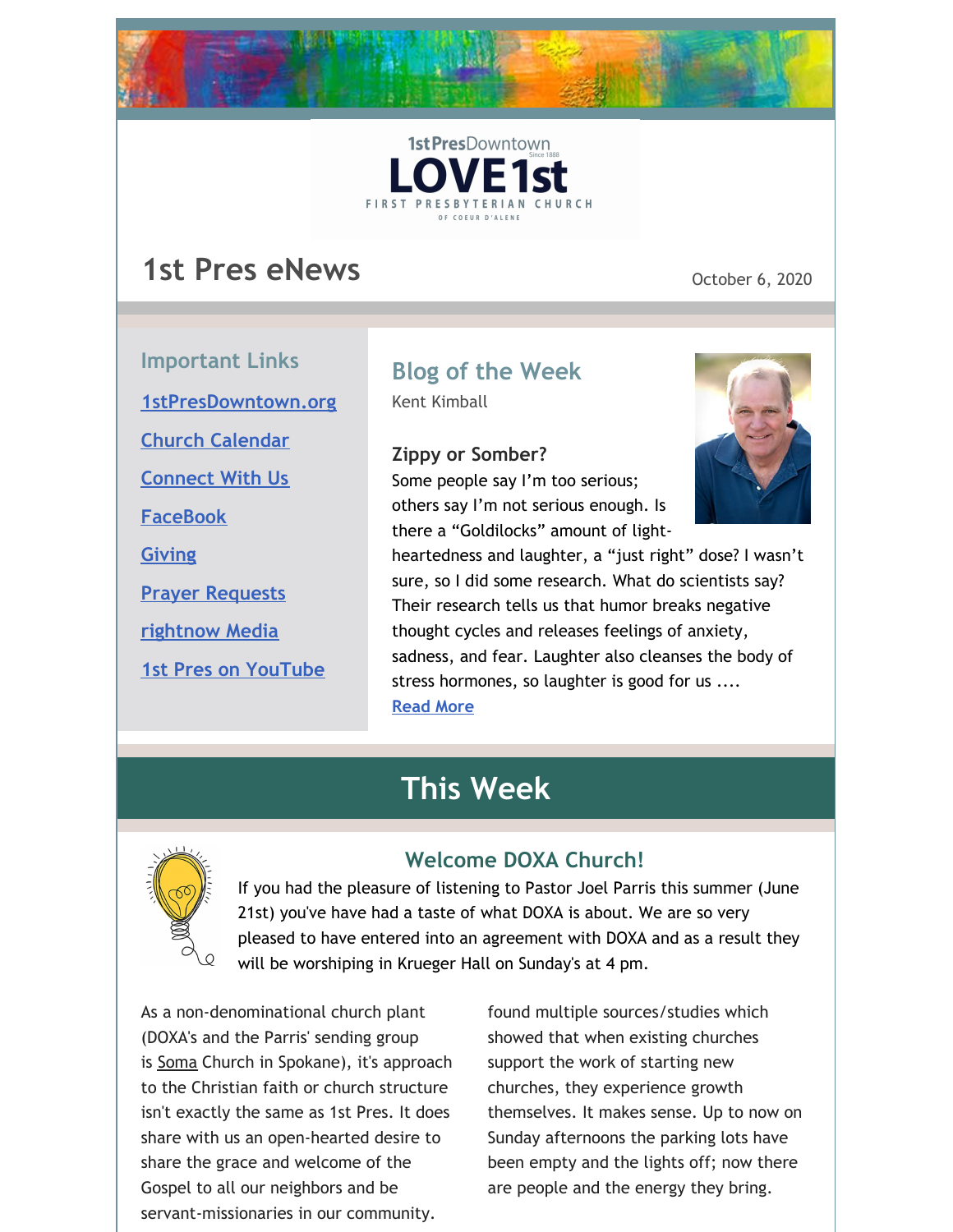Forming partnerships and sharing our resources with new churches can be a huge blessing for existing churches like 1st Pres. Pastor Craig's sabbatical study

We encourage you to share a welcome with DOXA on [Facebook](https://www.facebook.com/doxacda/) or their [website](https://www.doxacda.com/contact), or even come to their gathering on Sunday afternoon to extend hospitality and greeting.



First, thank you to all who donated meals and groceries for the week 1st Pres hosted the two families participating in the Family Promise program.

We were able to touch base with both families to determine their needs. As it sometimes goes with children and their families in the crisis of being homeless, things do not always go as planned. The family of six exited the program early in the week. Our job as coordinators and volunteers is not to ask why, but to roll with it. So the groceries donated for that family were either stored in the FPNI closet at church or given to the food bank. The food in the FPNI closet will be used when we serve meals again beginning on **Nov. 1st.**

Our other family of mom and baby moved from where they were being sheltered to a hotel. That mom was amazing and rolled with it. We were able to provide her with lactose free meals thanks to our volunteers who served home-cooked meals. We also received cash donations from people who wanted to help but assist with meals. Bill and I were able to contact the guest and find out she was hungry for some Taco Works steak tacos (no cheese!). Guests have always been grateful for the home cooked foods but appreciate the surprises. We also found out later in the week that our guest did not need a meal on Saturday as she had a class. She is a hard working woman with an adorable baby. Family Promise NI will continue with static shelter for guests until at least January of 2021. Beyond

#### **Welcome to our New Custodian!**

After a careful search and several interviews with qualified candidates, the personnel team, with the input of the Building & Grounds committee, offered Broderick Ridenour the position of Custodian and Grounds Keeper for 1st Pres! He starts this Friday, October 9th. Please welcome him if you happen to see him. We'll have more information in next week's newsletter and on the website once we have a chance to chat and get his picture. Stay tuned!

#### **Sunday's Service** Watch again or for the 1st time!

This past Sunday was the last in the '*We need to have a word' s*eries. Words have great power.



How will you use them? Powerful words change things. If you tune into YouTube you'll hear the end of this story ...it's worth your time!

What do we do when we don't know the big picture? Trust God? God always has our best interests at heart. Listen to Carley's devotional message on our YouTube channel. **View [HERE](https://youtu.be/dOqOHf6Ved0)**

As always, many thanks to the team that made broadcasting the service possible! **Watch this service or any of our past services on our [YouTube](http://r20.rs6.net/tn.jsp?f=001TAEhPUeQXKS9PqOcukkRsNWUgGUBHZ7_nsdteClYMruoiLz1t14TsRr7UTt-UexyP7z8jFaaIPKIpT969G_ZUIkYi5mYoaY3H9bWFO_7npHXgu-wj68OzdnwykJslgohuottq9rPNR3w65MF7RkVXiqP9csz0dJjjE9juxHUxnD7AALW2Znqj4jNvmwW1hgb&c=xj6uxv4Ure-jLmebrsiWHqZgofQxk1jiFOFxtq_GIS985IIRxfa2wg==&ch=yLb4idgMcf26VkL_Lc86HYFK_5hMVavweuM2KPPMNNX6Iob9yt8sLA==) Channel**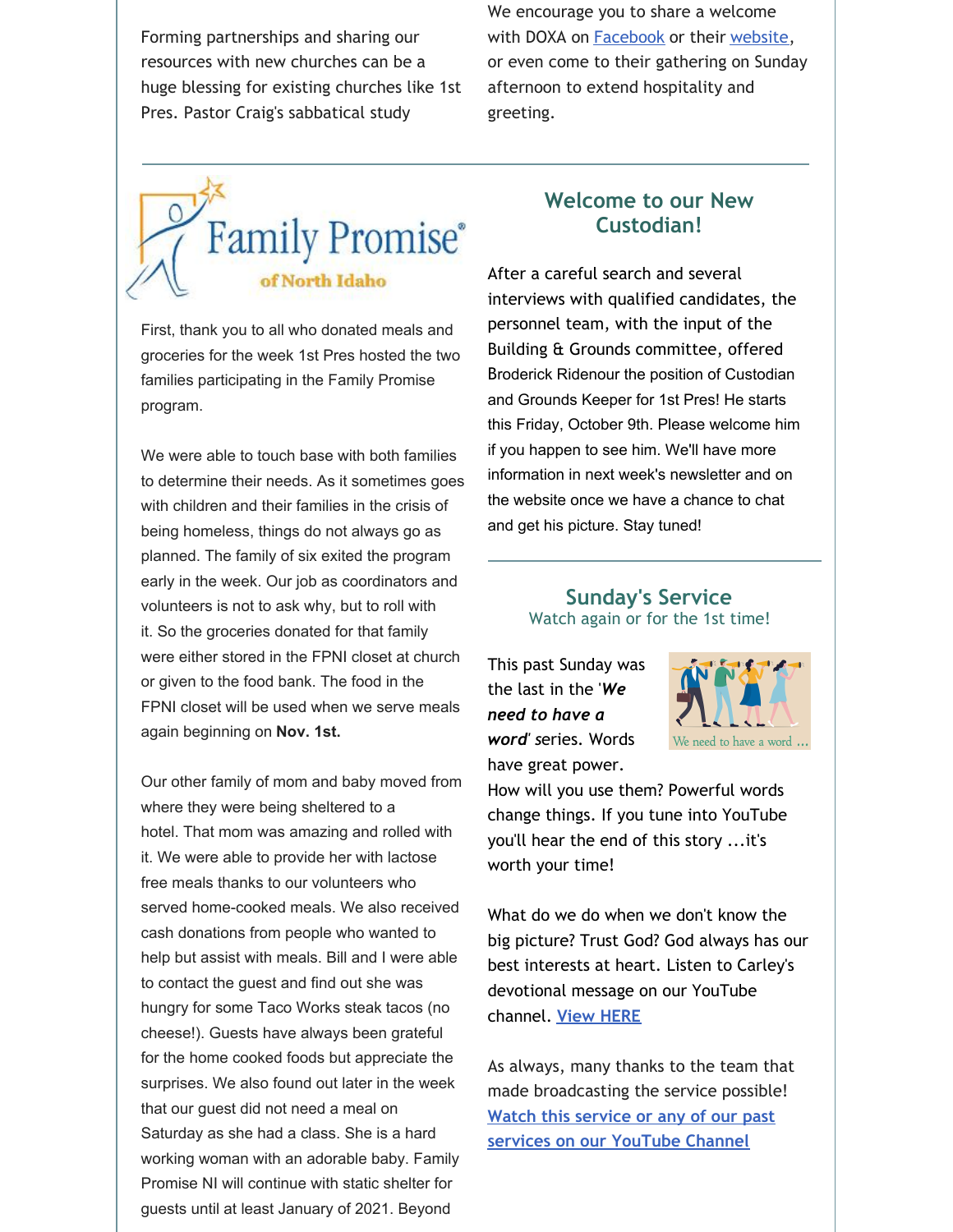that? We will roll with it.

~Teri & Bill Burch

# **Church News**

#### **Super Builders - We Need You For a Super Secret Project**

Are you looking for a small-ish project? This is part of the classroom remodel project in the upstairs of the Hunter Building - so we can't say too much about it here but Carley has plans. Those who can help will need to bring gloves and if you have one, a brad nailer and something that can be used to cut wood (a chop saw of some kind).



Carley is raring to go - we have the supplies - we just need some helping hands! Contact Carley at carley@1stpredowntown.org or call the office if you can help.

#### **Connections of Care at 1st Pres**



You should have received your packet describing our new program and your

Connections of Care community. You should expect to hear from your Captain this week and as a group you'll decide how to move forward, connecting through prayer.

Remember, as believers we know that prayer is powerful. Prayer can connect us to those around us in ways we could not have imagined. A Connection of Care group is not another place to be or another thing to do - it is simply a way to pray for friends and neighbors from your church.

If you did NOT receive a packet, please call the office so we can get you connected!

# **Calling All Singers & Bell Ringers**

#### **Office Closed Monday, Oct 12th**

Please be advised that the office will be closed on Monday, October 12th. The church staff has two floating holidays each year and Columbus Day is the final floating holiday for this year.

### **Technical Difficulties**

Those of you worshiping at home have probably noticed the video signal occasionally cutting out on our YouTube broadcasts. In case you were wondering ...we have been troubleshooting this issue behind the scenes.Your intrepid Tech Team has determined, after testing various scenarios, that the camera is the likely culprit. We hope to replace it soon with current technology once the budget allows.

**Visiting the Church Office**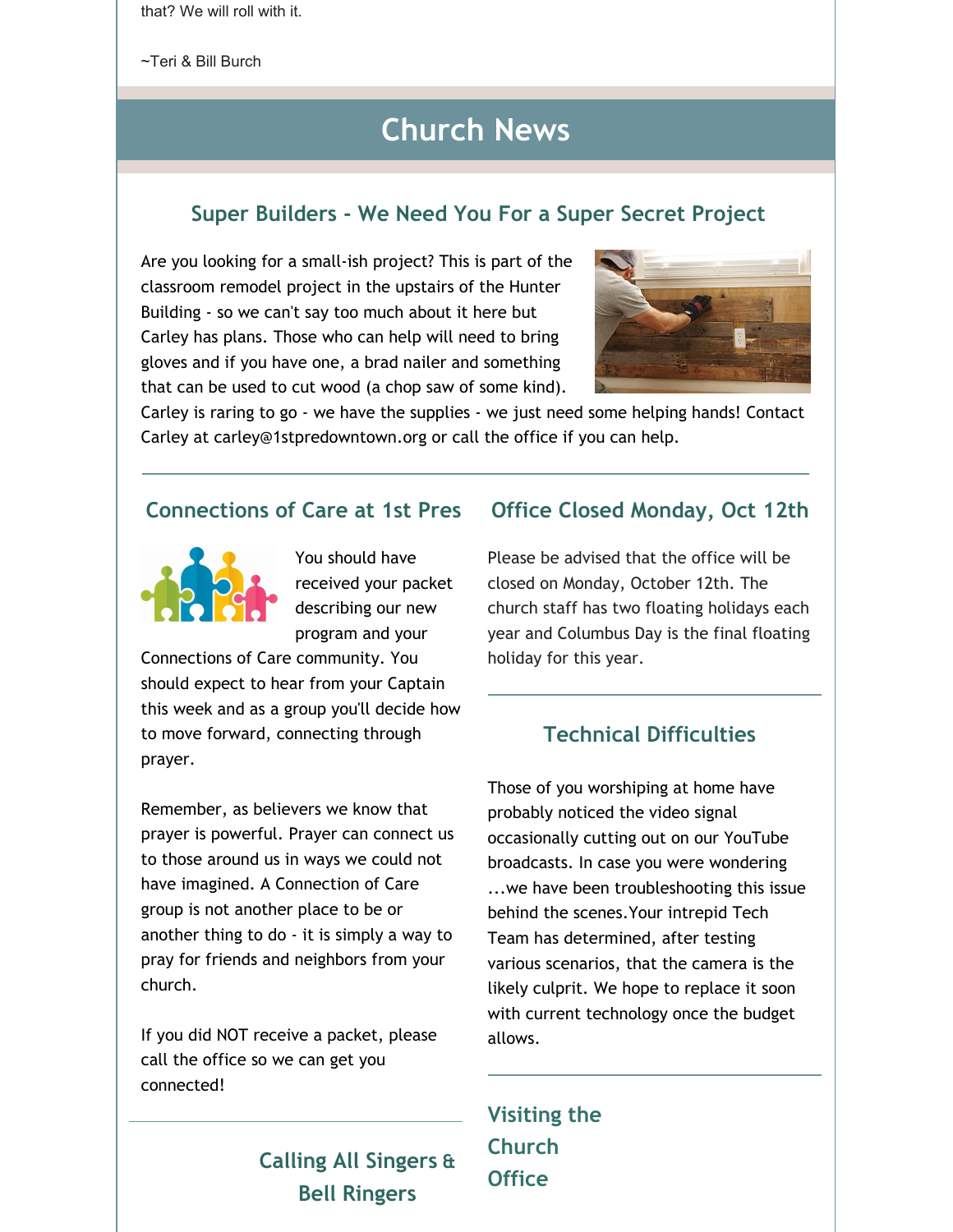

Join our choir in the sanctuary for safe, sociallydistanced rehearsals on Thursday evenings at 7 pm.

Contact Kent [Kimball](mailto:kent1stpres@gmail.com). Bell Choir rehearsal are temporarily on hold. If you're interested in joining the Praise team, contact Ray [Weaver](mailto:rayweaver102@gmail.com).

**Choir rehearsals:** Thursdays at 7 pm in the sanctuary

Our New Normal

Please call the office to schedule any



appointments so we can make sure whomever you need to visit is available. 208.667.8446

# **Children & Family Ministry**



## **Hello First Pres Families!**

Not a whole lot of new information to provide this week. We are continuing through the book of Genesis in Sunday school. We have a fully-staffed nursery along with Sunday school teachers for all ages each week. We are here to serve you on Sunday mornings when you are ready to come!

In other news, we had a wonderful turn out for our Adventure Kids' Club with 16 participants! We had a blast learning about the Fruits of the Spirit, more specifically, love. If you did not have a chance to sign up for Kids' Club and are still interested, please let me know! More information below.

**IMPORTANT NOTE:** As you begin to come back to church you will find we have limited seating in the sanctuary. Because of this, we are inviting children to join us in the *Adventure Zone* before church begins. If you love having your kids sing with you in the sanctuary, you are more than welcome to make that choice for

your family. Simply bring them into the Adventure Zone during announcements. This is a temporary solution to our capacity issue while social distancing. Many have expressed a love of having their children present during the beginning of worship and we do not intend to change this in the long term.

## **Adventure Kids Club**

Kids' Club meets every other Wednesday in conjunction with the middle and high school confirmation classes (kid-free evening anyone?!). The Club is a social opportunity with faith formation, games, and a craft. The focus of our fall/winter session is The Fruits



of the Spirit. We will have prizes and incentives along the way, including a big prize at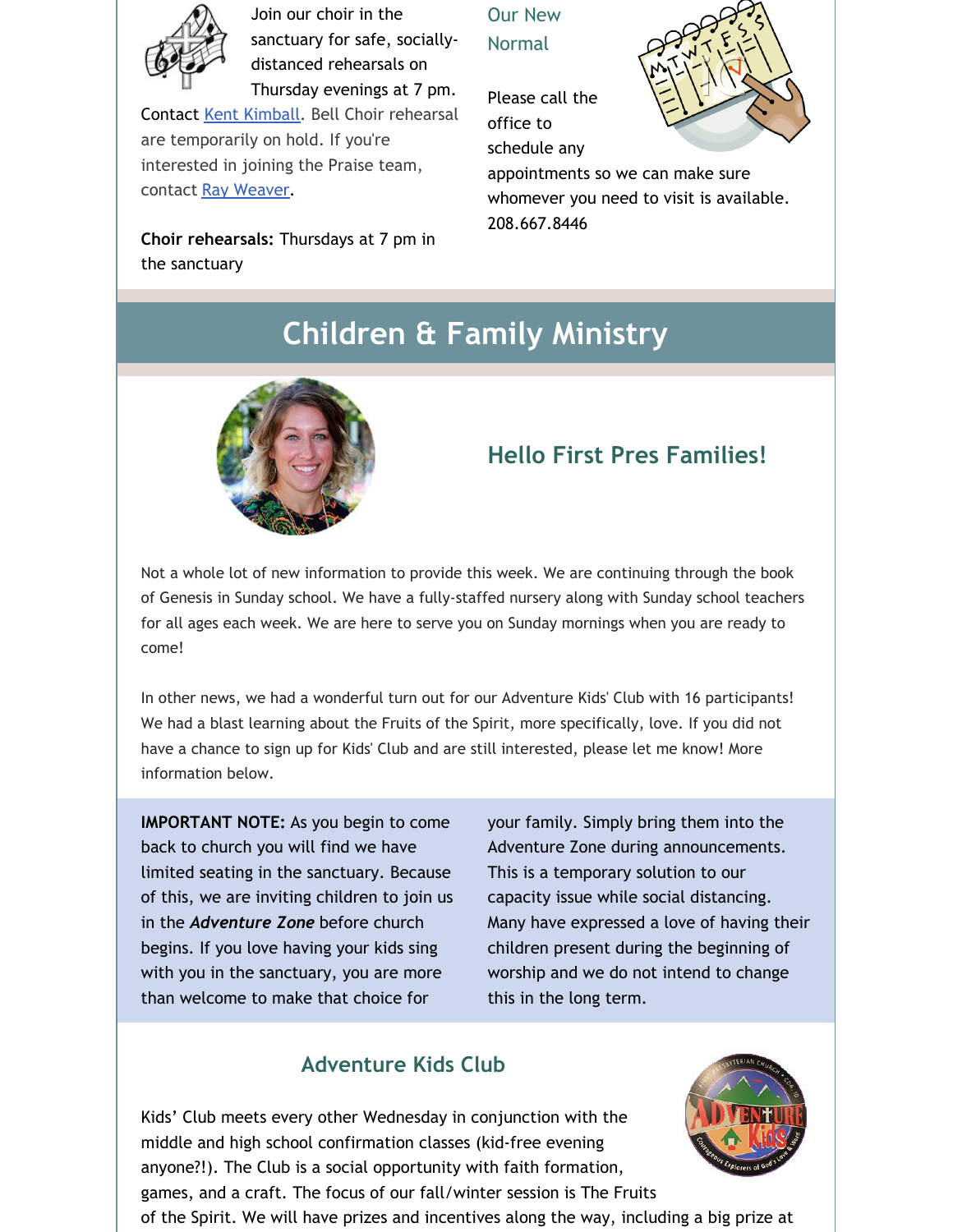the end for anyone with perfect attendance! Call Carley if you have questions.

**Who**: Kindergarten through 5th Grade

**Time** : 6 - 7:30 pm

**Dates**:

Wednesday, Oct 14, 28 Wednesday, Nov 11, 25 Wednesday, Dec 9, 23

#### **Guidance**

- For safety, our group would need to be between 3 and 15 children
- We will operate within the same color zones as CDA School District, utilizing their guidelines.
- Masks required and a temperature check for all children before entering the building in accordance with the current color zone (this is subject to change as the District changes).
- We will heavily promote social distancing, but with the nature of children, we can not guarantee children will stay socially distanced.
- We will offer at-home activities and challenges for the subsequent Wednesday when we do not gather in person.

## **Weekly Children's Devotion**

Each week we are providing a prerecorded devotional for children's time. We have created a playlist on YouTube so you can easily access the devotion to share with your child. Here is a link to the devotion for this week: **[Devotional](https://youtu.be/dOqOHf6Ved0) for 10/4.**



October 4, 2020 Children's Devotion with Carley

I hope you all have an amazing week, I am praying for you and your children. Please reach out with specific prayer requests, questions, or concerns.

Have a blessed week, Carley **[Carley@1stpresdowntown.org](mailto:Carley@1stpresdowntown.org)** or 208-215-5337

# **Youth Ministry**

**Middle School and High School Ministry for Fall 2020-Spring 2021**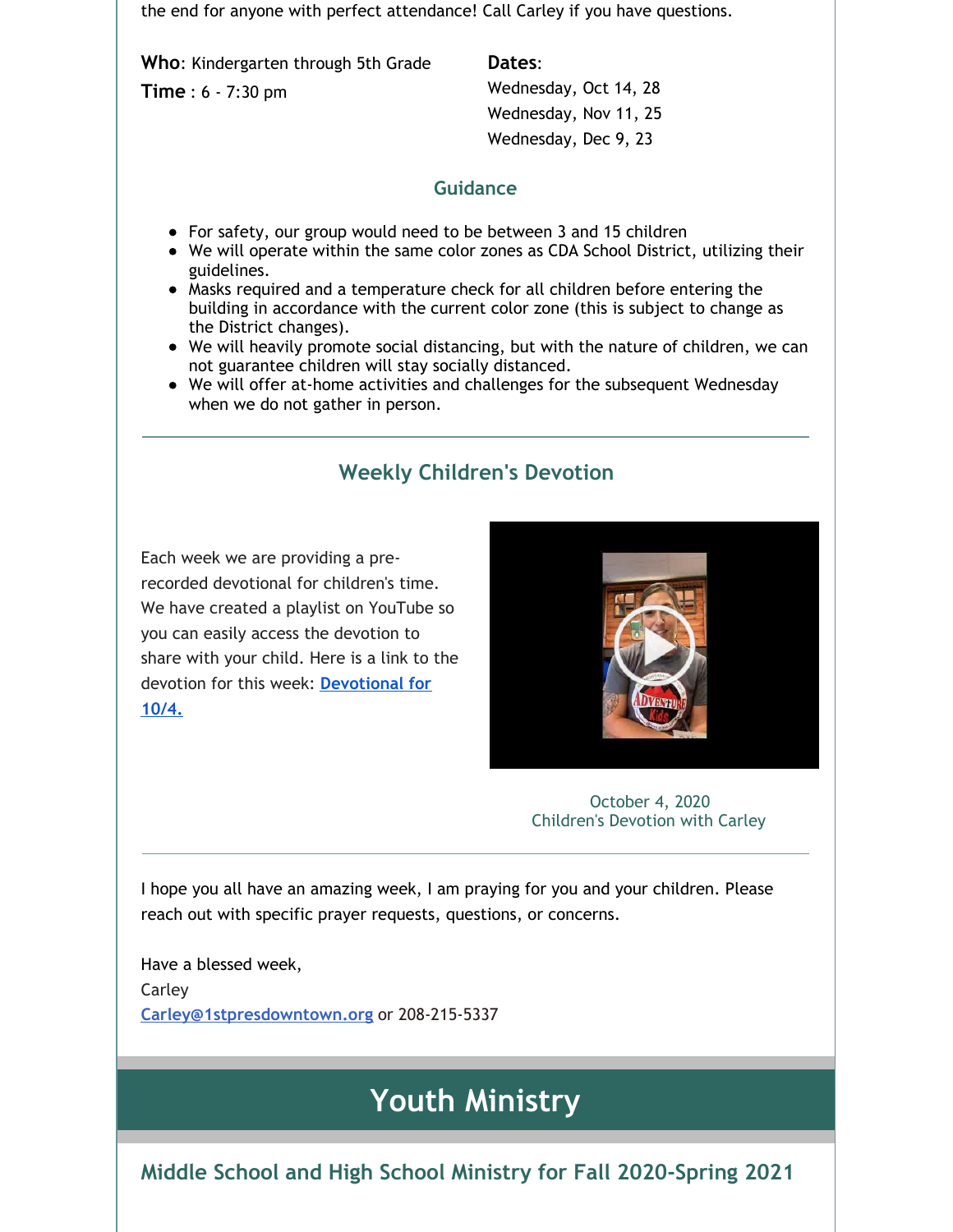

## **Fun Fall Stuff!**

#### **October 7**

We've got a fun **Bowling Night** planned at Sunset Bowl from 6-7:30 pm, drop off and pick up at the bowling alley.

#### **October 21**

We're planning a **Harvest Party** at the Church but don't have all of the details ironed out yet. We do know it will be from 6-7:30 pm. More info coming soon.



We are excited to begin the journey of confirmation with any interested middle or high schooler! This will be an incredible season! Please reach out to Craig, or Tyler &

Kierstie Renninger if you have any questions!

Are you interested in ways you can be involved in supporting our awesome youth? We have many volunteer opportunities available to match your interests, and we would love to get you connected! Please contact Kierstie Renninger for more information! Thanks!

#### **The Details**

Pastor Craig has joined forces with the Youth Team to come up with a plan to offer all Middle School and High School students an in-depth walk through what Christians say, do, and believe; which our tradition calls Confirmation. Bi-weekly Wednesday gatherings will be led by Pastor Craig and other adult volunteers. There will also be a schedule of just-forfun hangout times. Each student will be surrounded by direct support from adult church members and mentors as well as have direct access to Pastor Craig and the volunteers for whatever they're dealing

with. Parents will be supported as well so they feel equipped to reinforce at home what's learned at church. There will be some fun



incentives to keep students checked in and up to date.The end of this experience will be a weekend Spring Retreat, an allexpense paid Summer weekend at Silverwood, and a 'rite of passage' faith experience in the Spring that is modeled after a 'prayer walk' experience.

#### **Schedule**

#### **Sundays**

Sunday services are once again in the sanctuary and online. We'd love to see you!

#### **Wednesdays**

We meet every Wednesday, generally at the church for study with Pastor Craig and on the other week, a fun evening with Kierstie and Tyler Renninger.